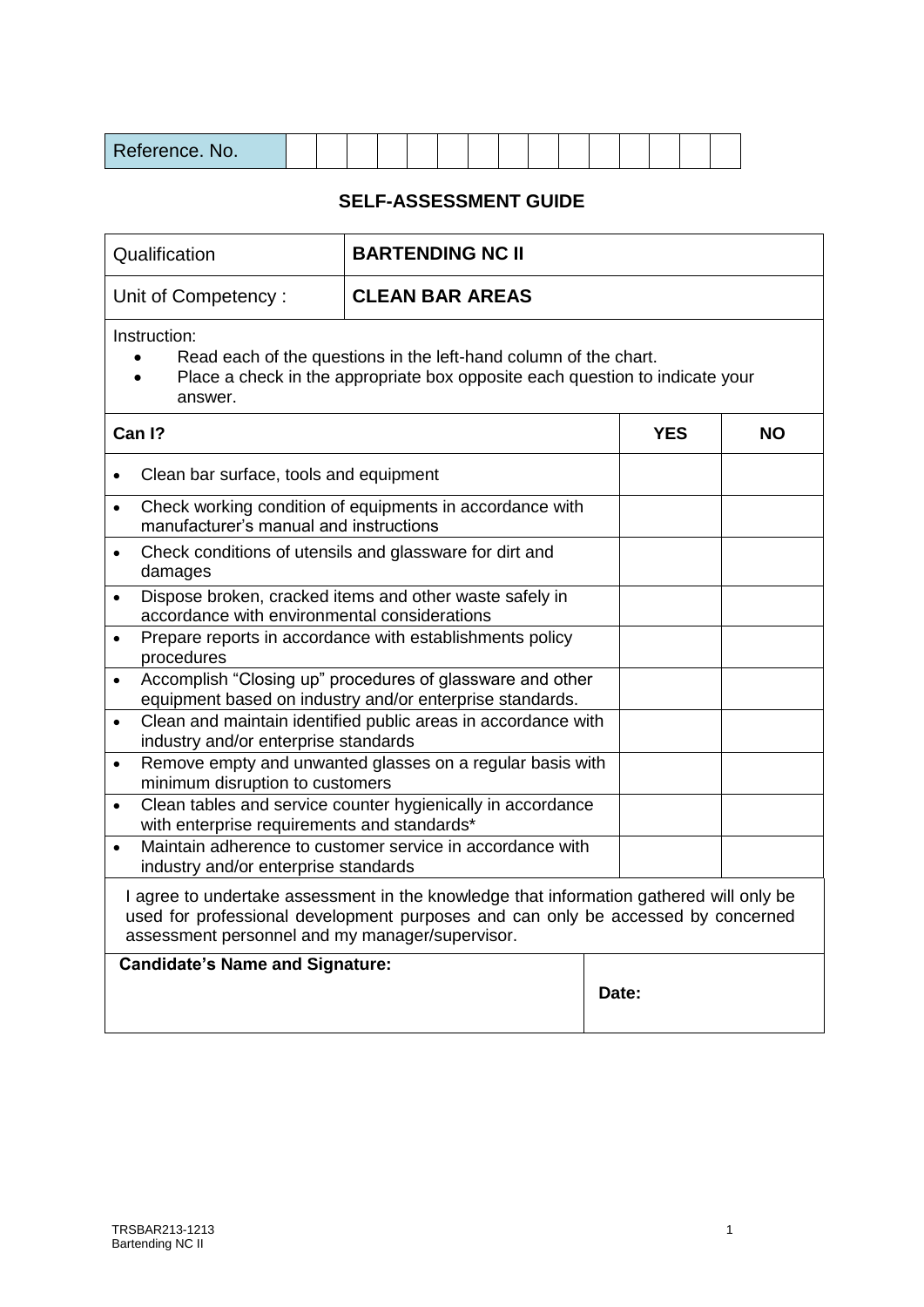| D.<br>aterence<br>nce. No. |  |  |  |  |  |  |  |  |  |  |  |  |  |
|----------------------------|--|--|--|--|--|--|--|--|--|--|--|--|--|
|----------------------------|--|--|--|--|--|--|--|--|--|--|--|--|--|

## **SELF-ASSESSMENT GUIDE**

| Qualification:                                                                                                  | <b>BARTENDING NC II</b>                                                                                                                          |           |  |  |  |  |  |
|-----------------------------------------------------------------------------------------------------------------|--------------------------------------------------------------------------------------------------------------------------------------------------|-----------|--|--|--|--|--|
| Unit of Competency:                                                                                             | <b>OPERATE BAR</b>                                                                                                                               |           |  |  |  |  |  |
| <b>Instruction:</b><br>answer.                                                                                  | Read each of the questions in the left-hand column of the chart.<br>Place a check in the appropriate box opposite each question to indicate your |           |  |  |  |  |  |
| Can I?                                                                                                          | <b>YES</b>                                                                                                                                       | <b>NO</b> |  |  |  |  |  |
| Set up and operate bar                                                                                          |                                                                                                                                                  |           |  |  |  |  |  |
| Identify and set up bar products and materials<br>$\bullet$                                                     |                                                                                                                                                  |           |  |  |  |  |  |
| Set up and segregate different glasses and bar<br>tools                                                         |                                                                                                                                                  |           |  |  |  |  |  |
| Prepare suitable kinds of garnish presentation of<br>$\bullet$<br>cocktails, alcoholic and non-alcoholic drinks |                                                                                                                                                  |           |  |  |  |  |  |
| Perform re-stocking procedure<br>$\bullet$                                                                      |                                                                                                                                                  |           |  |  |  |  |  |
| Take drink order<br>$\bullet$                                                                                   |                                                                                                                                                  |           |  |  |  |  |  |
| Prepare and mix drinks<br>$\bullet$                                                                             |                                                                                                                                                  |           |  |  |  |  |  |
| Check beverage quality and serve ordered drinks                                                                 |                                                                                                                                                  |           |  |  |  |  |  |
| Familiarize product and brand preference of<br>customer                                                         |                                                                                                                                                  |           |  |  |  |  |  |
| Apply suggestive selling technique<br>$\bullet$                                                                 |                                                                                                                                                  |           |  |  |  |  |  |
| Minimize waste and spillage<br>$\bullet$                                                                        |                                                                                                                                                  |           |  |  |  |  |  |
| Attend to unexpected situation                                                                                  |                                                                                                                                                  |           |  |  |  |  |  |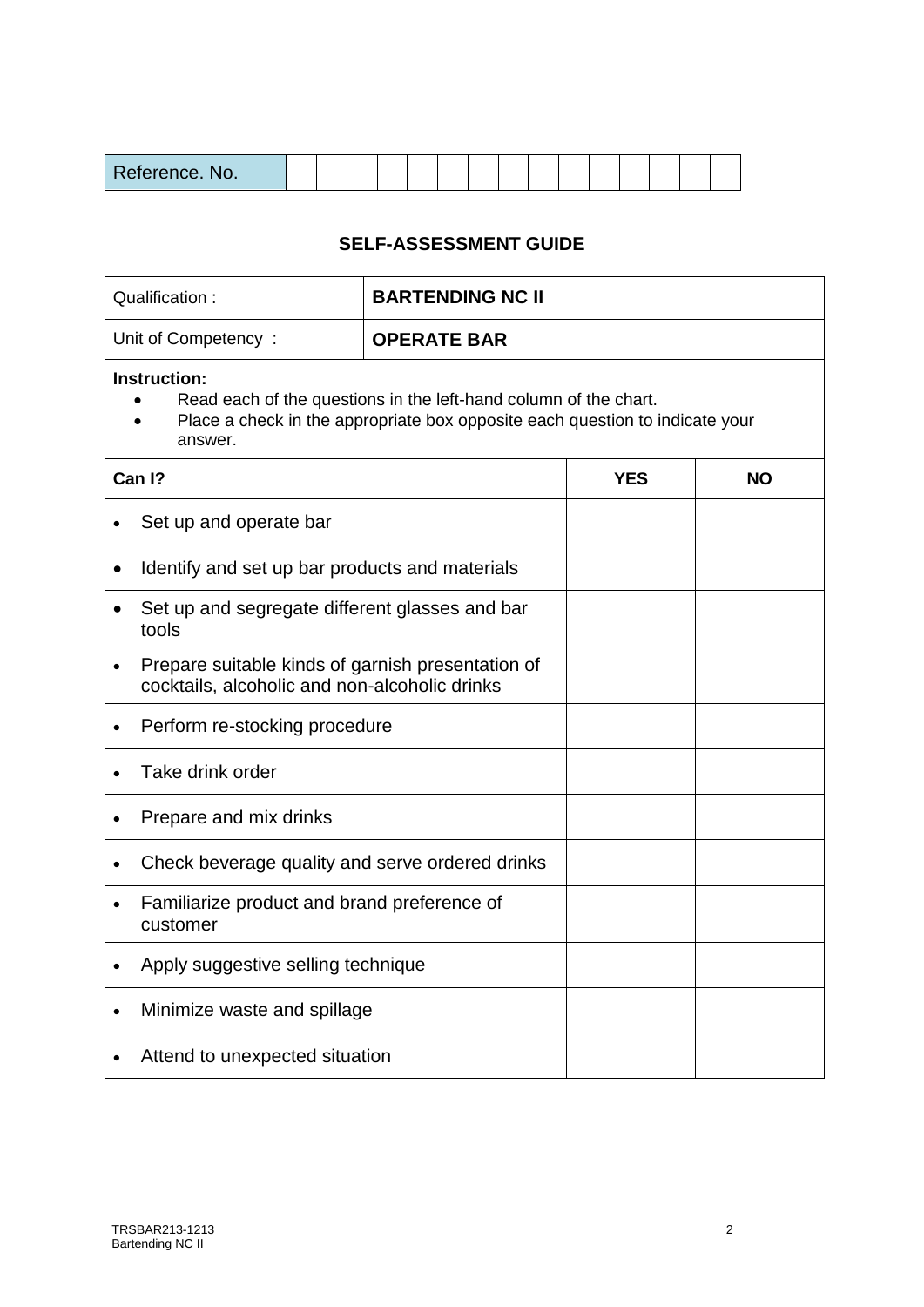|   | Deal with customer affected with alcohol                                                                                                                                                                                       |       |  |
|---|--------------------------------------------------------------------------------------------------------------------------------------------------------------------------------------------------------------------------------|-------|--|
| ٠ | Dismantle/remove beverage display and set up<br>bar area                                                                                                                                                                       |       |  |
|   | Store leftover garnishes and keep materials, tools<br>and glasses                                                                                                                                                              |       |  |
|   | Check and replenish stock                                                                                                                                                                                                      |       |  |
|   | Maintain bar set up and stock for the next shift of<br>service                                                                                                                                                                 |       |  |
|   | Turn over bar operation to the next shift                                                                                                                                                                                      |       |  |
|   | Use appropriate glassware for drinks                                                                                                                                                                                           |       |  |
|   | Perform proper sanitation practices                                                                                                                                                                                            |       |  |
|   | I agree to undertake assessment in the knowledge that information gathered will only be<br>used for professional development purposes and can only be accessed by concerned<br>assessment personnel and my manager/supervisor. |       |  |
|   | <b>Candidate's Signature:</b>                                                                                                                                                                                                  | Date: |  |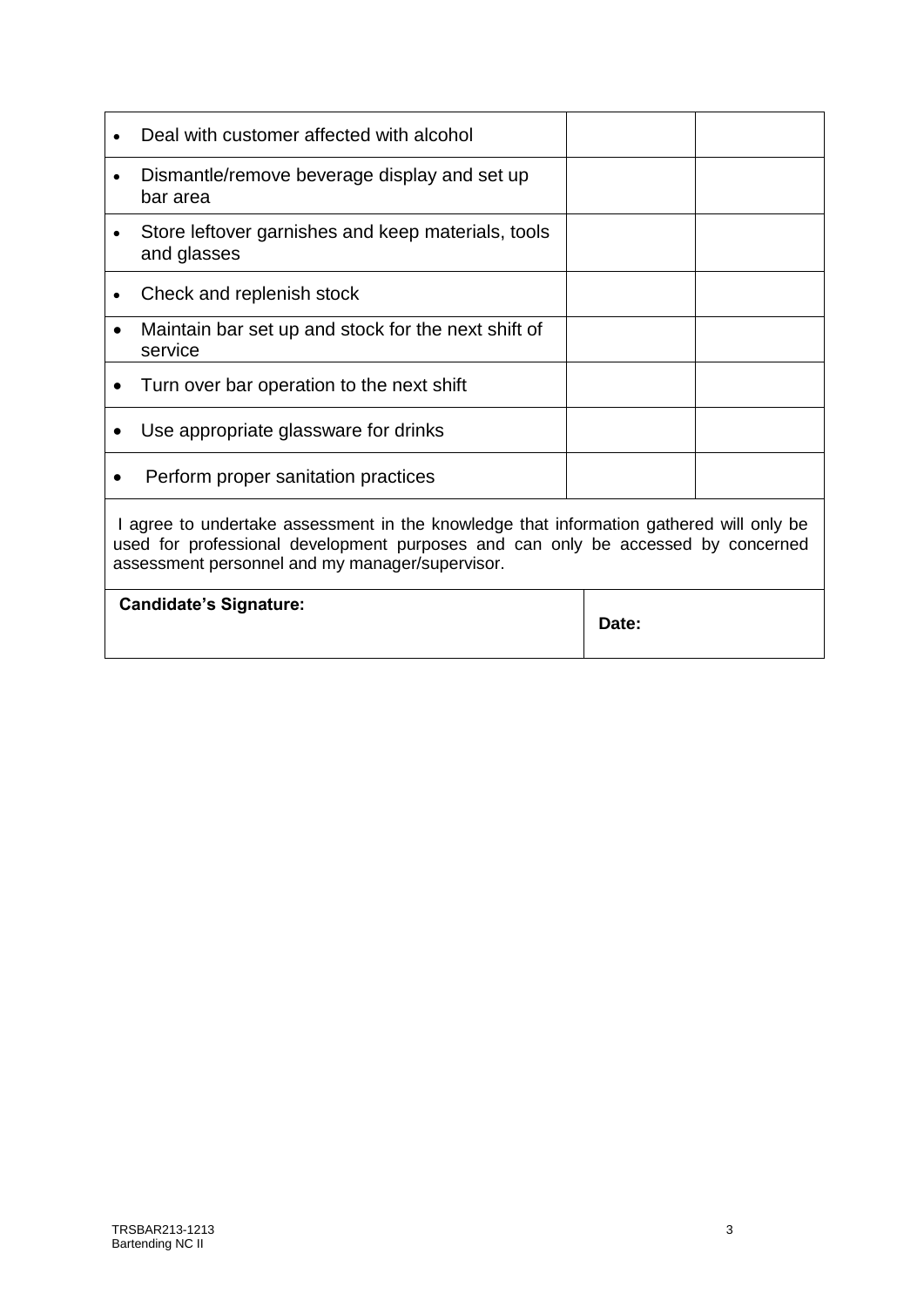| Reference. No.                                                                                                                                                                                                                                                                                                                                                                                                                                                                                                                                                                                                                                                                                                                                                                                                                                                                                                    |  |                              |  |  |  |  |            |  |  |                                           |  |  |  |  |
|-------------------------------------------------------------------------------------------------------------------------------------------------------------------------------------------------------------------------------------------------------------------------------------------------------------------------------------------------------------------------------------------------------------------------------------------------------------------------------------------------------------------------------------------------------------------------------------------------------------------------------------------------------------------------------------------------------------------------------------------------------------------------------------------------------------------------------------------------------------------------------------------------------------------|--|------------------------------|--|--|--|--|------------|--|--|-------------------------------------------|--|--|--|--|
|                                                                                                                                                                                                                                                                                                                                                                                                                                                                                                                                                                                                                                                                                                                                                                                                                                                                                                                   |  | <b>SELF-ASSESSMENT GUIDE</b> |  |  |  |  |            |  |  |                                           |  |  |  |  |
| Qualification                                                                                                                                                                                                                                                                                                                                                                                                                                                                                                                                                                                                                                                                                                                                                                                                                                                                                                     |  | <b>BARTENDING NC II</b>      |  |  |  |  |            |  |  |                                           |  |  |  |  |
| Unit of Competency:                                                                                                                                                                                                                                                                                                                                                                                                                                                                                                                                                                                                                                                                                                                                                                                                                                                                                               |  | <b>ALCOHOLIC DRINKS</b>      |  |  |  |  |            |  |  | <b>PREPARE AND MIX COCKTAILS AND NON-</b> |  |  |  |  |
| <b>Instruction:</b><br>Read each of the questions in the left-hand column of the chart.<br>Place a check in the appropriate box opposite each question to indicate your<br>answer.                                                                                                                                                                                                                                                                                                                                                                                                                                                                                                                                                                                                                                                                                                                                |  |                              |  |  |  |  |            |  |  |                                           |  |  |  |  |
| Can I?                                                                                                                                                                                                                                                                                                                                                                                                                                                                                                                                                                                                                                                                                                                                                                                                                                                                                                            |  |                              |  |  |  |  | <b>YES</b> |  |  | <b>NO</b>                                 |  |  |  |  |
| Familiarize/classify and identify different cocktails,<br>$\bullet$<br>alcoholic and non-alcoholic beverages<br>Identify and select different types of bar tools and<br>$\bullet$<br>equipment<br>Prepare and mix wide range of cocktails, alcoholic<br>$\bullet$<br>and non-alcoholic drinks, including specialty drink<br>concoction<br>Apply appropriate garnishes, mixing methods and<br>$\bullet$<br>procedures<br>Prepare and use necessary garnishes appropriate to<br>$\bullet$<br>mixing cocktail and non-alcoholic drinks<br>Distinguish the distinctive characteristics of alcoholic<br>$\bullet$<br>beverages and flavoring ingredients used in<br>beverages<br>Use appropriate type of ice to every mixing procedure<br>$\bullet$<br>being used<br>Utilize appropriate product substitutes for out-of-stock<br>liquor ingredients<br>Analyze service quality in preparing hot and cold mix<br>drinks |  |                              |  |  |  |  |            |  |  |                                           |  |  |  |  |
| Observe sanitation, occupational health and safety<br>$\bullet$<br>practices<br>Use necessary bar measurements and appropriate<br>$\bullet$                                                                                                                                                                                                                                                                                                                                                                                                                                                                                                                                                                                                                                                                                                                                                                       |  |                              |  |  |  |  |            |  |  |                                           |  |  |  |  |
| unit conversion                                                                                                                                                                                                                                                                                                                                                                                                                                                                                                                                                                                                                                                                                                                                                                                                                                                                                                   |  |                              |  |  |  |  |            |  |  |                                           |  |  |  |  |
| Familiarize different categories of cocktails<br>$\bullet$                                                                                                                                                                                                                                                                                                                                                                                                                                                                                                                                                                                                                                                                                                                                                                                                                                                        |  |                              |  |  |  |  |            |  |  |                                           |  |  |  |  |
| Operate different bar tools and mechanical equipment<br>$\bullet$                                                                                                                                                                                                                                                                                                                                                                                                                                                                                                                                                                                                                                                                                                                                                                                                                                                 |  |                              |  |  |  |  |            |  |  |                                           |  |  |  |  |
| Perform showmanship or flair-tending techniques                                                                                                                                                                                                                                                                                                                                                                                                                                                                                                                                                                                                                                                                                                                                                                                                                                                                   |  |                              |  |  |  |  |            |  |  |                                           |  |  |  |  |
| Clean and maintain glasses, bar tools and equipment<br>I agree to undertake assessment in the knowledge that information gathered will<br>only be used for professional development purposes and can only be accessed by<br>concerned assessment personnel and my manager/supervisor.                                                                                                                                                                                                                                                                                                                                                                                                                                                                                                                                                                                                                             |  |                              |  |  |  |  |            |  |  |                                           |  |  |  |  |
| <b>Candidate's Signature:</b>                                                                                                                                                                                                                                                                                                                                                                                                                                                                                                                                                                                                                                                                                                                                                                                                                                                                                     |  |                              |  |  |  |  | Date:      |  |  |                                           |  |  |  |  |